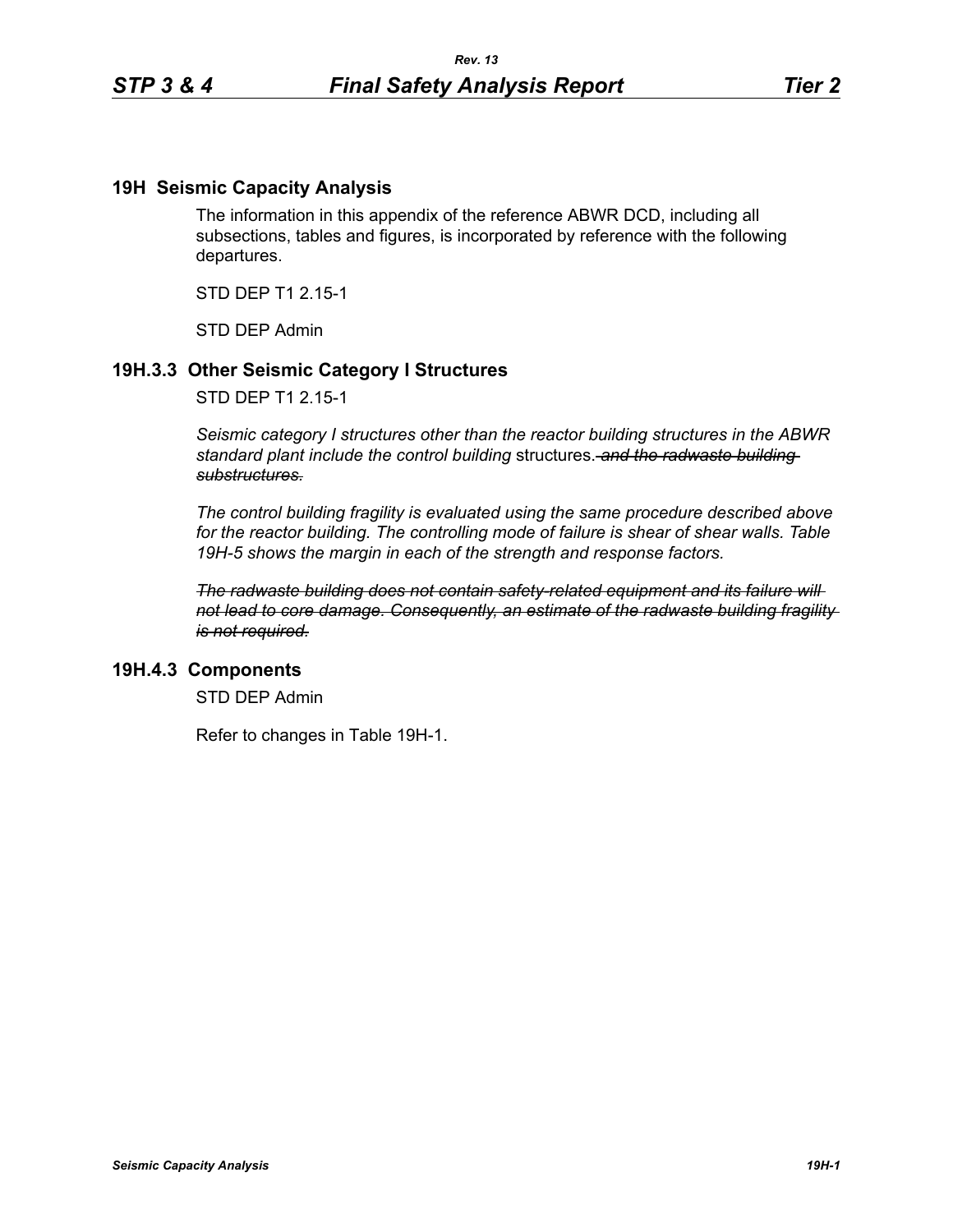|                                         |                                            | Fragility <sup>1</sup> |                       |              |
|-----------------------------------------|--------------------------------------------|------------------------|-----------------------|--------------|
|                                         |                                            | Capacity <sup>2</sup>  | Combined <sup>3</sup> | <b>HCPLF</b> |
| <b>Structure/Component</b>              | <b>Failure Mode</b>                        | Am $(g)$               | Uncertainty           | (g)          |
| Electric equipment (chatter)            |                                            |                        |                       |              |
| function reg'd during event             | Relay chattering <sup>4</sup>              |                        |                       |              |
| function reg'd after event              | Relay chattering <sup>45</sup>             |                        |                       |              |
|                                         |                                            |                        |                       |              |
| <b>Switchgear/Motor control centers</b> | <b>Functional/Structural</b> <sup>45</sup> |                        |                       |              |
| Manual valves <sup>3 54</sup>           | Internal damage                            |                        |                       |              |
| <b>HVAC ducting</b>                     | <b>Support</b>                             |                        |                       |              |
| Air handling units/Room A.C.            | <b>Blade rubbing</b>                       |                        |                       |              |
| Piping <sup>354</sup>                   | <b>Support</b>                             |                        |                       |              |
| Diesel-driven pumps <sup>354</sup>      | Support                                    |                        |                       |              |

## **Table 19H-1 Seismic Capacity Summary**

- 1 *Fragility not part of DCD. Refer to SSAR.*
- *2 Capacities are in terms of median peak ground acceleration.*
- *3 Combined uncertainties are composite logarithmic standard deviations of uncertainty and randomness components.*
- 4 *Except for ACIWA (fire water) components (Table 19I-1).*
- 5 *The potential for relay chatter was treated in the following manner. Only the scram safety function is required during a seismic event. This function is fail-safe, so relay chatter would cause a safe state failure (scram) even if relays were employed. For the ABWR, the scram actuating devices are solid state power switches with no failure mode similar to relay chatter. The scram function is supplemented by an alternate scram method (energizing the air header dump valves) to provide diversity. This method uses relay actuation, but no credit was taken for this capability in the seismic analysis. Therefore, there is no potential for relay chatter to prevent safety actions during a seismic event.*

Switchgear and motor control centers do include relays whose failure could prevent safety actions after the seismic event. It was assumed that the indicated capacity of this equipment was more representative than the specific relay chatter value since switchgear and motor control centers are normally qualified with the auxiliary relays in place. Also, the type of auxiliary relays used tend to be the most rugged of relay types and would have a higher capacity. The multiplexer **I&C** output devices for ECCS and RHR operation have been are assumed to be solid state devices (rather than relays), so the relay chatter failure mode does not apply.